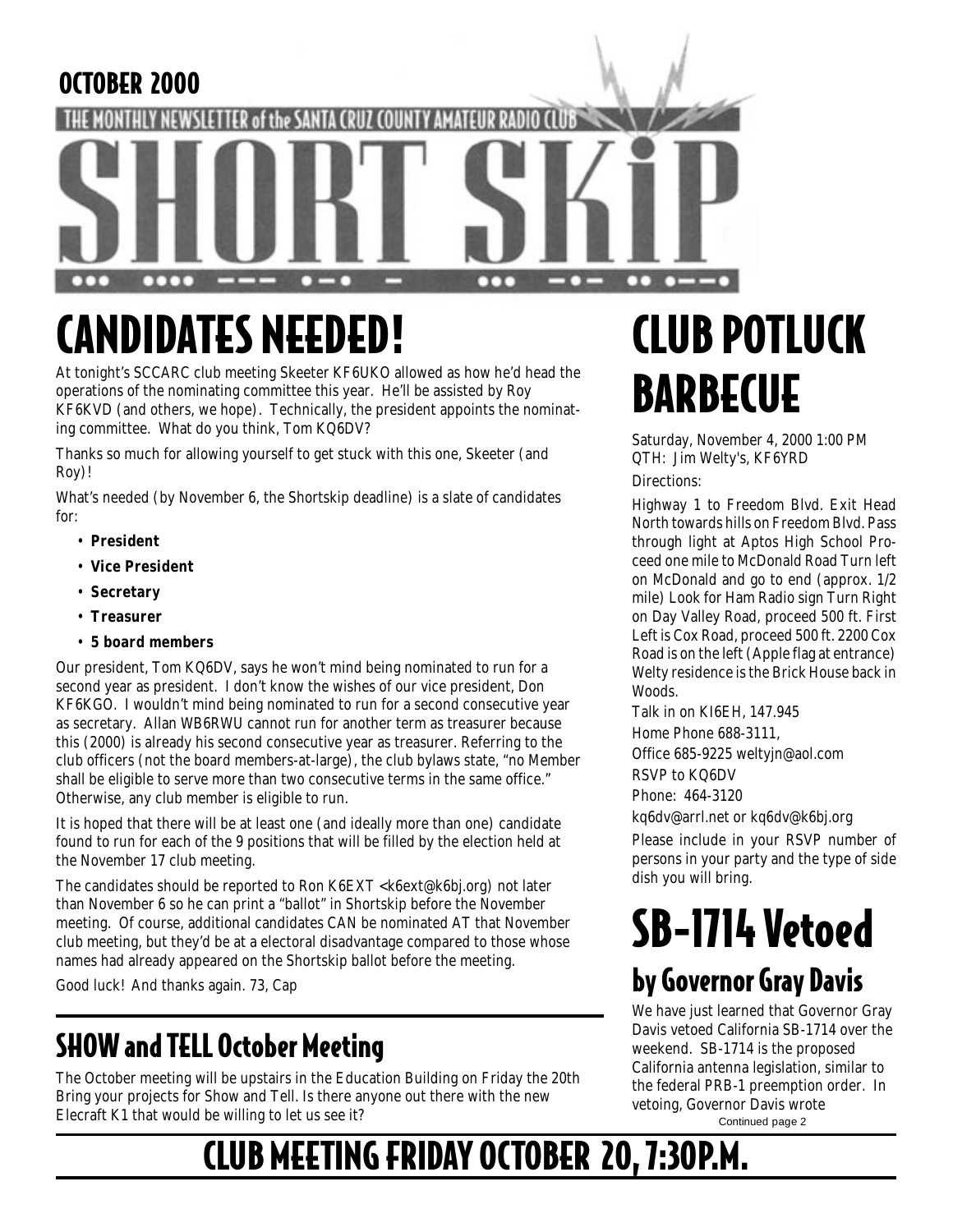

Published 12 times per year. Free to members. *Santa Cruz County Amateur Radio Club, Inc.*

> Post Office Box 238 Santa Cruz, CA 95061-0238

> > Editor and Publisher Ron Baldwin, K6EXT (408) 427-0565 K6EXT@fireclay.com

Columnist Art Lee, WF6P Production and Distribution Dave Harbaugh, W6TUW

#### SB-1714 Vetoed Cont.

"To Members of the California State Senate:

I am returning Senate Bill 1714 without my signature.

This bill would require the Office of Planning and Research to: (1) prepare and publish a technical assistance bulletin for use by local planners in the preparation of local ordinances regulating amateur radio antennas; (2) prepare a model ordinance suitable for local regulation of those antennas; (3) and report by July 1, 2001, regarding any recommendations for changes to the state statutes regarding regulation of amateur radio antennas.

This bill may encourage local officials to accommodate the needs of amateur radio operators when adopting ordinances. The cost of this bill however, is not included in the Budget Act of 2000. Additionally, this is a local rather than a state issue.

#### Sincerely,

#### GRAY DAVIS"

We are disappointed, to say the least, of this decision by the Governor. We are also puzzled, for SB-1714 was passed unanimously by both the Senate and Assembly, and to the best of our knowledge had no organized opposition.

Our "1714" Steering Committee will be reviewing the decision and deciding on a course of action over the next few weeks.

73.

Fried Heyn, WA6WZO, ARRL Southwestern Division Director Jim Maxwell, W6CF, ARRL Pacific Division Director



SHORT SKIP COMING THE RESERVED, Well be a lot of fun and I encourage everyone hosting a Pot Luck Barbecue for our club. I anticipate this event will be a lot of fun and I encourage everyone to attend. This is open to all club members, family and friends. This will be a casual social mixer designed to facilitate relationships amongst club members and to introduce prospective hams to us and our hobby. We are going to try and organize a Fox Hunt (weather permitting) and also have on display a number of working stations of various types to

highlight the diversity of our hobby.

Jim, KF6YRD, will be cooking up tri tips and chicken, and side dishes will be provided by the attendees.

Also any questions you might have as to the particulars of what to bring food or utensil wise may be addressed to Jim's wife, Norma. Contact information is included in the accompanying announcement in this month's Short Skip.

Also in November we will hold our annual elections of new club officers for SCCARC 2001. Please consider serving your club, and contact Skeeter, KF6UKO, or Roy, KF6KVD, as to what positions you might be willing to fill.

73, KQ6DV

## Pacificon 2000

Oct. 20-23, Concord Airport Hilton

It's nearly upon us - the first Pacificon of the new millennium, to be held at the Concord Airport Sheraton Hotel, Concord, Oct. 20-22. An outstanding list of speakers has been assembled. Dave Sumner, K1ZZ, ARRL Executive Vice President, will give the Keynote address on the future of amateur radio. Riley Hollingsworth, K4ZDH, "Mr. Enforcement," from the FCC will be the banquet speaker. Chris Imlay, W3KD, the ARRL General Counsel, will give a four hour legal seminar on Friday and an additional one hour lecture on Saturday. One entire track will be devoted to QRP, and the NorCal QRPers will have their usual exciting program.

Admission to Pacificon 2000 is only \$5.00 if paid in advance. The annual Antenna Forum on Friday will require an additional fee, as will the Friday legal seminar. For additional details go to the Pacificon web site, <http:// www.pacifcon.org>http:// www.pacifcon.org, write to Pacificon 2000, P.O. Box 272613, Concord, CA 94527, email to paccon00@pacbell.net, or call 925-932-6125. Talk-in will be on 147.600+, PL 100 Hz.

#### FOR SALE

I have the following items for sale:

40 foot TRI-EX crank up tower freshly painted and ready for installation delivery included within SC county \$200 440 power amplifier HT booster (Motorola) 1 to 3 watts in 30 watts outchecked out \$35

Hustler 5BTV vertical antenna - 80 thru 10 meters Looks like new - not junk - (HRO sells them new for \$150) \$80

(1) Mosely Tri Band Beam 10/15/20 \$200

(1) Icom IC 211 All Mode 2 meter rig working w/ spare parts radio. FM/CW/USB/LSB \$200

You can E mail me back @ k6tam@aol.com or call me 722- 2060

"Have a good one " " It's only a hobby" :O)



The Santa Cruz County Office of Emergency Services furnishes three repeaters to ARES. The repeaters are operated by ARES. All repeaters require a PL of 94.8. The frequencies and locations are as follows:

| K6RMW | 147.015+ | Watsonvile        |
|-------|----------|-------------------|
| N6IYA | 146.745- | <b>Bonny Doon</b> |
| N6ZOC | 146.835- | Summit            |

**Watsonville ARES** Net meets each Thursday night 8:30PM on the K6BJ and KI6EH (linked) Repeaters at 146.79- / 147.945- Mhz.

The **Santa Cruz ARES** meets the second Tuesday each month at the Santa Cruz Red Cross on Soquel Avenue at 7:30PM. Net meets each Monday at 8:30PM on 146.836 - Pl 94.8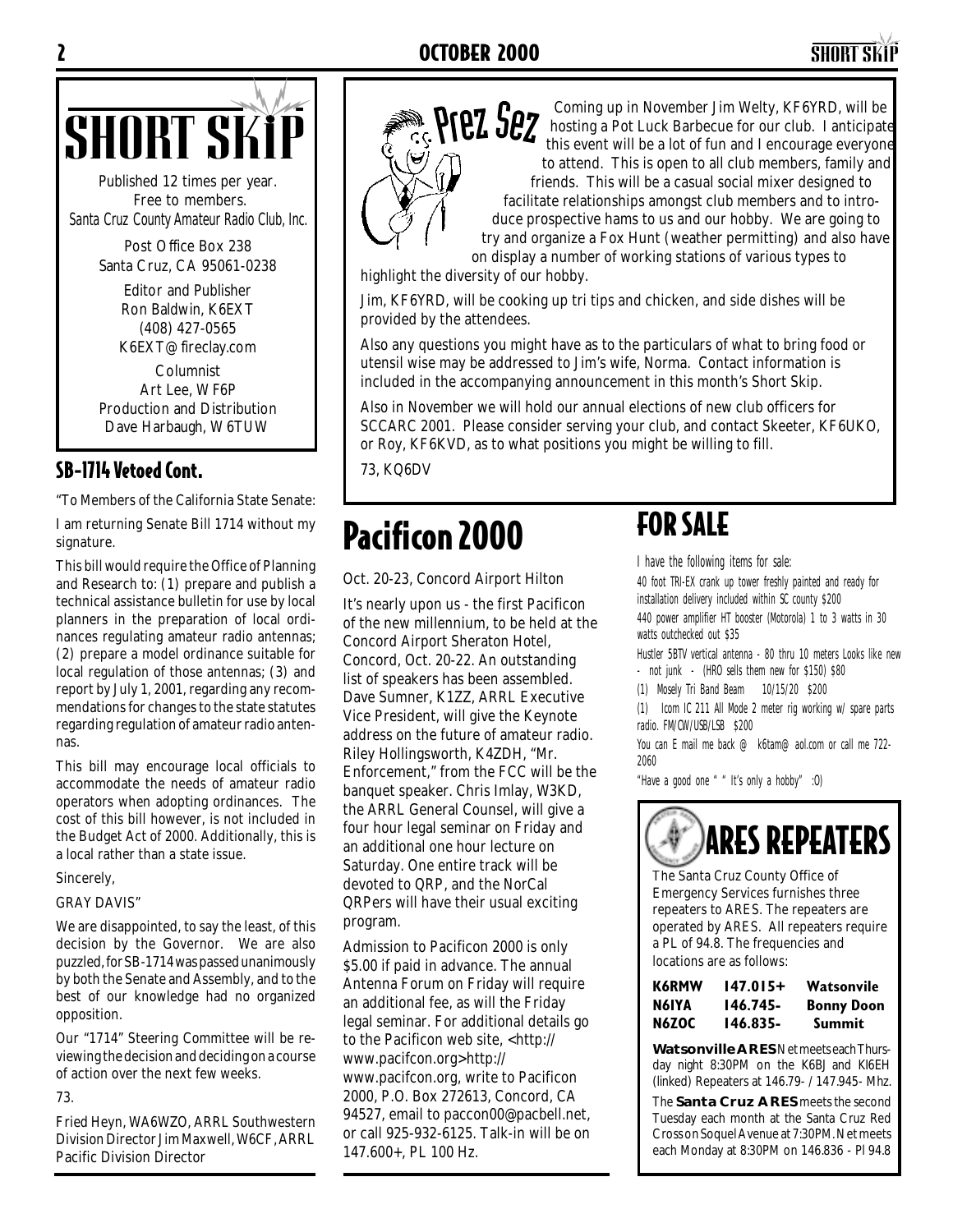

think about "extra" air time when shut in by rain and darkness. There is plenty of fun to be had pounding brass or chatting with our favorite or newest friends all over the globe. Sure, we have cell phones and computers, but is communicating with these devices half as much fun as energizing that ham antenna? So, get those antenna connections cleaned up and check your ground straps and ground rod. Look for corrosion and loose clamps. With lightning storms looming over the horizon, checking grounds and antenna ground switches should be put on our "To Do" lists.

My XYL Donna, AB6XJ, and I had a very pleasant morning last week having breakfast with Dale Thomas, KC6ICM, and his XYL Esther, KC6ICN (how about those call signs!) at Molly's Café in Scotts Valley. We chatted about grand kids, motor homes and travel with ham radio. Dale asked if the gang was still having morning coffees at McDees on 41st Ave at 1000. Anyone know?

It was very nice of our ARRL Section Manager, Glenn Thomas, WB6W, saying kind words about our Short Skip Newsletter in the October issue of QST (pp. 134). Thanks, Glenn. Our publisher/editor, Ron Baldwin, K6EXT, deserves a big hand from all of us.

While sitting in the Long's parking lot this morning awaiting the arrival of Donna, I gave Hank, KG6EE a short call. No joy, but Richard, KG6AXD, answered from his apartment overlooking the San Lorenzo river. We had a lengthy QSO discussing noise on the 40 and 10-meter bands. Richard said he has only been a ham for a short time but is enjoying the heck out of the hobby. He was sitting and drinking tea with his partner Sue Ann. Her call sign? KG6BXD. Ain't that great! Richard said that those call signs

just fell out of the computer in that order.

The Baja Maritime Mobile Net has temporarily moved from 7.238 to 7.260. The time is still 0800 to 0900. Terry Parks, N6NUN, is often net control. On occasion, I act as northern relay. We serve boaters off the coast of California and Mexico.

I was recently the luncheon speaker for the Shriners. They asked me to speak on, what else? Ham radio. In my talk, I compared communications in use today with the role of ham radio as a fascinating hobby with emergency services connections. Several of the Shriners had been military operators in WWII. All used CW in various activities such as artillery spotting, ships and aircraft. I didn't recruit any new hams but they said they enjoyed hearing my ham radio anecdotes.

Bill Walters, W6PAD, underwent angioplasty at Dominican hospital on 2 October. Said Bill of his ordeal, "I recovered quickly after the docs went over to Orchards Supply and picked up a few springs to hold my arteries open." (We're glad all turned out FB, Bill.)

I saw a particularly clean mobile antenna installation made up by Don Moore, WA6BJJ. He solved a knotty problem of where to place that vertical HF antenna on today's cars with plastic bumpers. I took a few photos and wrote some text, mailing them off to the editor of Monitoring Times. An email from the editor said she was looking it over for possible future publication.

Nice job K6BJ net controllers! It isn't all that easy to identify call signs and names of those who check in. On 2 October, I came up on our net after a long absence. Jeff, KF6BKG, was net control. He did a great job and I salute those who serve the club as net control operators.

# VTVM

People are so used to 'today' with the digital meters that have a fairly constant and high input impedance they forget that in the 70's and 80's, MOST meters were a specific impedance per sensitivity. And it wasn't high, compared to most of the tube circuits.

VTVM stood for Vacuum Tube Volt Meter.

Some of the real popular meters back then were the Radio Shack Range Doublers, which I think was two versions. A cheap one at 10K/V and a good one at 50K/v. That meant if you were on the inexpensive unit on say a 10v Scale, the meter impedance was 100K. A 100v scale meant 1Meg. The 'Range Doubler' meant the 10v scale would be a 5v scale if you flipped the switch, but the impedance was halved. Neat meters. But if you went to look at a voltage on a tube circuit, you may be dealing with a load impedance of many meg, and a couple of hundred K of source impedance. Put a meter in the circuit to measure it, and the meter suddenly loaded the circuit with 50K to ground, well, not good, not good at all.

To do most hobby work, you needed at LEAST a 100K/v meter. And to do any serious tube service work or alignment, you needed a VTVM or what was called a "FET VOM", which was just a FET version of the VTVM. These would have MANY meg of input impedance. I seem to recall 10Meg as pretty common. Loading of a tube circuit was pretty minimal with one of these guys.

When you were talking about RF VTVM meters, I believe that usually meant a 'probe' that had a diode rectifier in it. A lot of the VTVMs from that era had the standard 'banana jack' attachments on the front, but some also had an Amphenol Coaxial connector that was used to screw on a coax to an RF probe.

Mike Yetsko From "Low Power Amateur Radio Discussion Group QRP-L"

## TRADE or SELL TABLE at OCTOBER MEETING

Bring your surplus radio gear to sell or trade. The table will be set up before the club meeting. Put a price on your goodie and have fun trading or selling: mics, connectors, handhelds and related equipment, receivers, transmitters, etc. Let's have fun!

—Dan AA6GD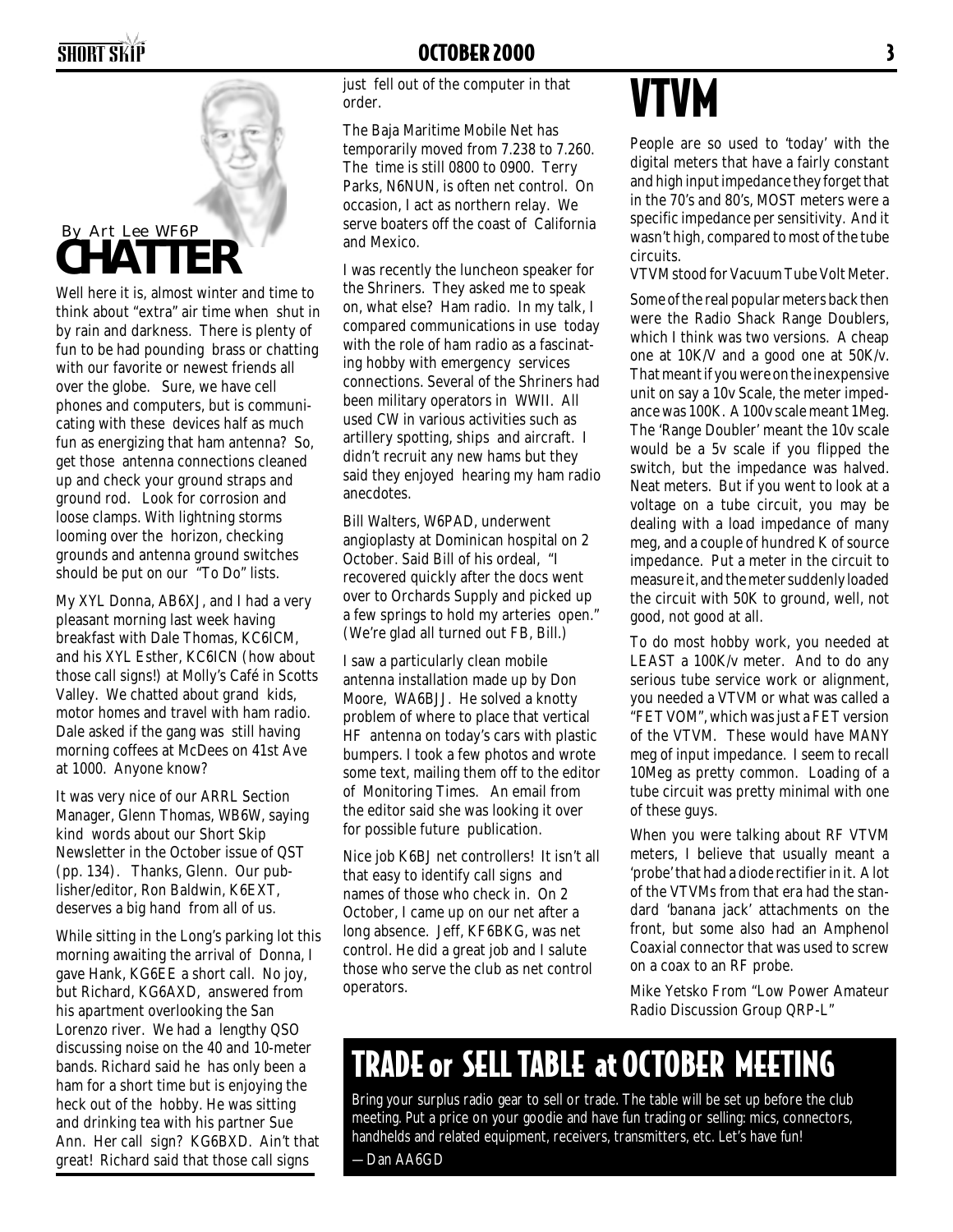# TROUBLED WATERS AHEAD

There are many info-security alerts not directly related to Ham Radio so they do not warrant mentioning here but this instance I feel it does justify bringing to the attention of club members who's businesses may be affected. It has to do with what are known as coordinated distributed denial of service attacks on networked computers . Industry analysts and insiders have said for years that this was only a matter of time. Stop reading now if this is of no concern to you or better still pass it on to your Sys Admin and ISP !!

Government-funded computer security watchdog CERT released a statement last Friday warning that hundreds of compromised computers are poised for a massive Internet attack.

<http://www.cert.org/incident\_notes/IN-2000-10.html>

CERT Incident Response Team Leader Kevin Poule is urging System Admins to take steps and protect themselves from what is believed to be the formation of a large-scale Denial of Service (DoS) attack. Several groups are possibly working separately to develop and execute a large-scale attack.

According to the CERT press release:

"In several cases, hundreds of compromised hosts have been involved in single incidents. Intruders appear to be using automated tools to probe for and exploit vulnerable hosts on a widespread scale.

"A large majority of the compromised hosts involved in this activity have been running various versions of Red Hat Linux. Insecure default configurations in some versions [...] have contributed to the widespread success of these attacks.

"Intruders searching for vulnerable machines are performing widespread scanning for vulnerable systems across large blocks of address space.

"[...] In one incident, we recorded over 560 hosts at 220 Internet sites around the world as being a part of a Tribe Flood Network 2000 (TFN2K) distributed denial of service (DDoS) network.

"The combination of widespread, automated exploitation of two common vulnerabilities and an associated increase in distributed denial of service tool installation poses a significant threat to Internet sites and the Internet infrastructure."

The "BIG" DoS of last year implicated far fewer servers.

Administrators should update all server software with the latest patches, and increase security measures, for example by performing system audits and trojan scans.

ACTION TO TAKE: Send this to your ISP, or your local Network Manager. The CERT bulleting contains details on methodology and tools being used.

SurfnetUSA Technical Support

# Radio history/photos

**Some KPH and Maritime** Here are some photos and a little history of KPH, including their 1st

anniversary of the end of commercial CW broadcast:

http://www.qsl.net/wb0jnr/maritime.html





### 4 **OCTOBER 2000 SHORT SKIP** SHORT SKIP IN QST

As Dave W6TUW pointed out during our Monday night club net, our ARRL SCV Section Manager, Glenn WB6W, gave us a nice mention in the October 2000 issue of QST magazine.

Glenn came to our August club meeting and we were happy to have him there. In the "Section News" on page 134, Glenn writes: Santa Clara Valley: SM. Glenn Thomas, WB6W — SEC: KM6GE. BM: WB6MRQ. TC: WA6PWW. OOC: KB6FPW. I'm now receiving quite a few club newsletters every month, thank you to all concerned! Most months I try to report on the activities of as many clubs as possible. This month, I'm spotlighting and excellent club newsletter. Having spent several years editing a club newsletter, I have a special appreciation for publications that are particularly good. The Santa Cruz County Amateur Radio Club, "Short Skip" is one such newsletter. Editor/publisher Ron Baldwin, K6EXT, produces a newsletter that is excellent in both format and content. Along with listings and articles about club meetings, nets, license classes and other events, he also has many excellent articles gathered from both the internet and members. Art Lee, WF6P, always has a column well worth reading in the most recent issue he sounds a bit like T.O.M. in a mild-mannered rant that might be titled "Rotten Bugs." Another excellent article describes AC6KW and KQ6DV's operation in the "Bumble Bee 2000" contest. Hey, what's a contest without a few bugs? The Santa Cruz County ARC meets at 7:30 PM on the third Friday at (temporarily) the Dominican Hospital Main building, 155 Soquel DR, Santa Cruz. Their club URL is http:// www.k6bj.org. ...

(BTW, our September 15 club meeting, just held, found us back in the OLD meeting location, UPSTAIRS in the Education Center BEHIND Dominican Hospital.)

—Cap KE6AFE

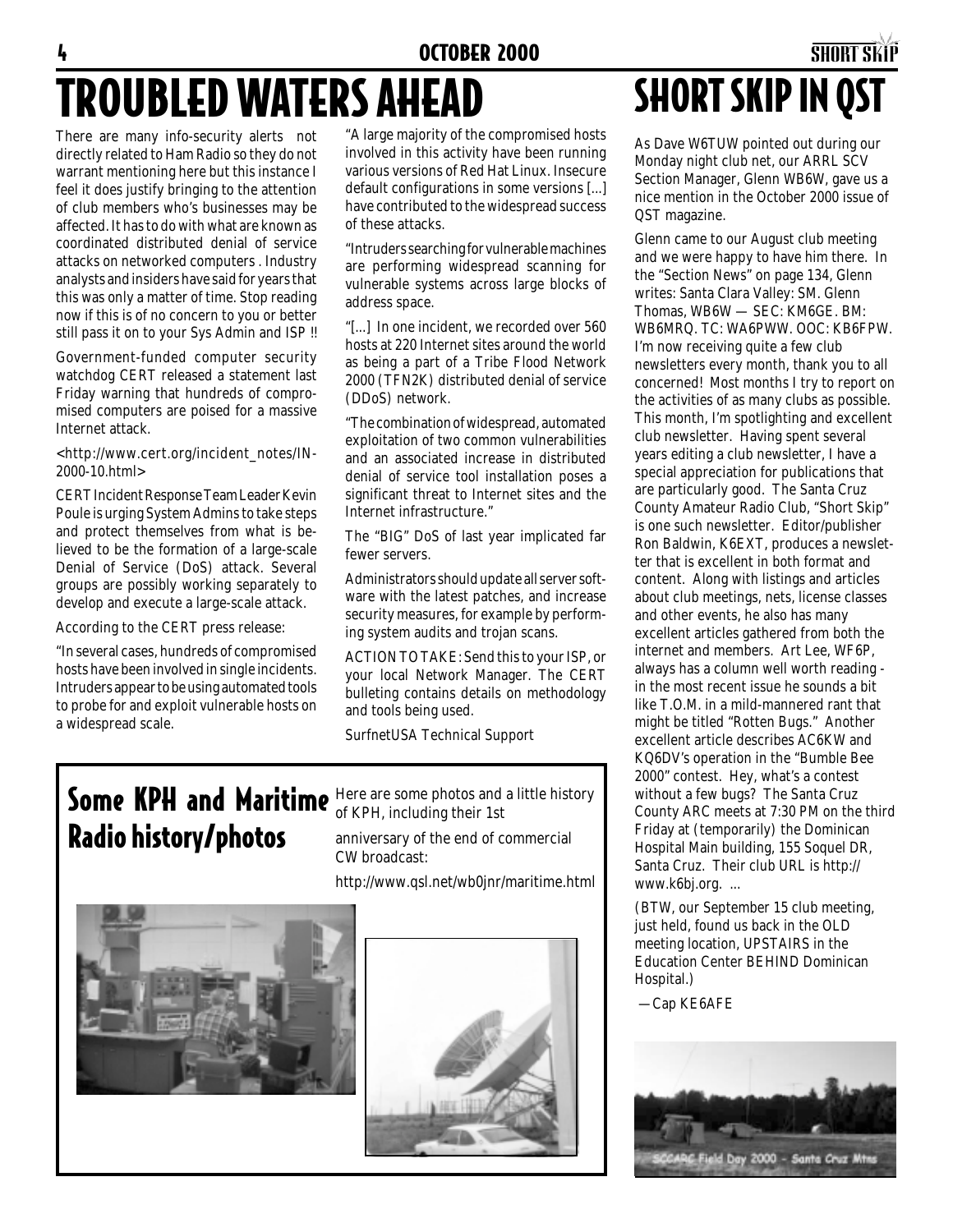## SHORT SKIP **SHORT SKIP OCTOBER 2000** SOLAR UPDATE/ TUTORIAL

Nothing really exciting is happening except for the largest active region of sunspots on the sun this solar cycle. This should be producing some MAJOR flares, but thusfar, very quiet.

SOLAR FLUX is in the 220 region, sufficiently high for good DX propagation on the higher bands, including 10M daylight hours.

The GEOMAGNETIC FIELD is quiet, meaning good evening conditions on 40 and 80M. The arrival of a CME wednesday is expected to unsettle things for a few hours, but no major storming is expected.

In short, conditions on HF remain quite nice.

Yesterday's solar report contains some "buzz words" not often seen, for which I thought I would explain for those interested below.

———————————————

*JOINT USAF/NOAA REPORT OF SOLAR AND GEOPHYSICAL ACTIVITY SDF NUMBER 269 ISSUED AT 2200Z ON 25 SEP 2000*

*IA. ANALYSIS OF SOLAR ACTIVE REGIONS AND ACTIVITY FROM 24/2100Z TO 25/ 2100Z: SOLAR ACTIVITY WAS MODERATE. REGION 9166 (S12W70) PRODUCED AN M3/1N FLARE AT 25/0053Z AND SEVERAL MINOR C-CLASS FLARES*

*REGION 9169 (N11W22) PRODUCED AN M1 FLARE AT 25/0215Z WITH MODERATE CENTIMETRIC BURSTS INCLUDING A 450SFU TENFLARE.*

Region 9169 is the HUGE active region on the sun ... the largest this solar cycle. It is now located east of the meridian, but still in position that any major flaring will still effect the earth over the next two days.

**CENTRIMETRIC BURSTS** means that as the shockwave from the M1 flare traveled outward from the sun, it produced RF bursts in the hundreds of MHz region. Since it did not produce bursts at lower frequenies, it means the shockwave was weak, probably not strong enough to escape the suns magnetic field.

**450SFU TENFLARE** means the radiation from this flare was measured at 450 solar flux units. Solar flux, those numbers we see everyday, like solar flux = 230, is measured at 10cm wavelength, or 2880 MHz. This frequency is used as it is not attenuated by our atmosphere, it is seldom effected by flare activity, and thus represents the "steady state" output power of the sun. However, once in awhile, a flare does seem to produce momentary power at 2880MHz. When a flare

contaminates the 2880MHz/10cm solar flux reading, it is known as a TENFLARE. It basically means that the solar flux reading for that day is a bit higher than the steady state solar power for that day, contaminated by the flare.

#### *A CME WAS ALSO OBSERVED. SOME DECAY WAS NOTED IN THIS LARGE AND MODERATELY COMPLEX REGION WHICH NOW MEASURES 1400 MILLIONTHS OF WHITE LIGHT AREA.*

The CME from this M1 flare is heading towards the earth. It is not expected to trigger any major geomagnetic storming, but when the shockwave arrives, it will likely make conditions a bit rocky for a few hours, but nothing serious.

Most active regions on the sun are a few hundred millions of the solar surface. 1400 millions is thus pretty darn big! It will rotate out of a view in a few days, but it COULD reemerge on the western limb of the sun in two more weeks. Such large areas have been known to survive several solar rotations (about 28 days).

Legally, this huge area should be producing some major flares. So far it has been very quiet with only a few small M class flares. *IIA. GEOPHYSICAL ACTIVITY SUMMARY 24/2100Z TO 25/2100Z: THE GEOMAG-NETIC FIELD WAS QUIET TO ACTIVE. PROLONGED PERIODS OF SOUTHWARD BZ AND ENHANCED SOLAR WIND SPEED PRODUCED OCCASIONAL ACTIVE PERIODS. THE GREATER THAN 2 MEV ELECTRONS AT GEOSYNCHRONOUS ORBIT WERE AT MOSTLY MODERATE TO HIGH LEVELS.*

**SOUTHWARD BZ** means the direction of the interplantary field (IMF) is pointing southward, or opposite of its normal orientation. This usually causes minor geomagnetic activity. In this case, nothing severe.

This huge active region, while not producing any major flares yet, is producing copious amounts of energetic electrons traveling outward about the speed of light. The more energetic they are, the higher the electron energy. In the current case, they have exceeded 2MeV (million electron volts) as measured by satellites. This does not effect us on earth much (they get absorbed by our atmosphere), but such high electron flux is a concern to those who operate satellites, as such high flux levels can cause damage to onboard electronics, charge the surface areas with high voltage, etc.

*IIB. GEOPHYSICAL ACTIVITY FORECAST: THE GEOMAGNETIC FIELD IS EXPECTED TO BE PREDOMINANTLY QUIET TO UNSETTLED WITH OCCASIONAL ACTIVE*

*PERIODS ON DAY ONE. ACTIVE TO MINOR STORM CONDITIONS ARE POSSIBLE ON DAY TWO FROM AN EXPECTED CME PASSAGE FROM TODAY'S M1 FLARE IN REGION 9169 AT 02/0215Z. A RETURN TO QUIET TO UNSETTLED CONDITIONS IS EXPECTED BY DAY THREE.*

*PCAF YELLOW*

There is a **YELLOW** warning for a possible polar cap absorption event. It is not clear (to me anyway!) whether this is due to the high electron flux (and higher than normal proton counts), or in anticipation of wednesday's arrival of the CME shockwave.

In either case, hams in northern latitudes, Canada, Alaska, etc. will experience some signal attenuation wednesday for several hours after the shockwave hits. No biggie though.

*IV. PENTICTON 10.7 CM FLUX OBSERVED 25 SEP 226* <———— still quite high! *PREDICTED 26 SEP-28 SEP 220/210/200* 72, Paul NA5N

## Software, Software all is (or soon will be) **Software**

The ARRL has made a significant commitment to experimentation with software-defined radios (SDRs). An SDR is a radio that "knows" many different frequencies and modulation formats, and whose software may be readily updated to "learn" others yet unforeseen. Note that it's an excellent opportunity for analog and digital designers to cooperate on both hardware and software. Each may be standardized to some extent-a valuable benefit to those working on applications for the future.

Among key ingredients in SDRs will be adaptive DSP algorithms that not only find signals and analyze their modulation, but also detect and correct distortion effects, such as multipath. "Adaptive beam-forming" arrays may be employed that automatically alter their patterns according to preset criteria, such as direction of arrival. An adaptive array may be programmed to automatically build a sharp null in the direction of interference the moment it appears. This leads directly to an extremely effective form of direction finder that exhibits very fine angular resolution. It will be interesting to see what impact SDR technology has on radio design in the coming years.

Extract from QEX Magazine